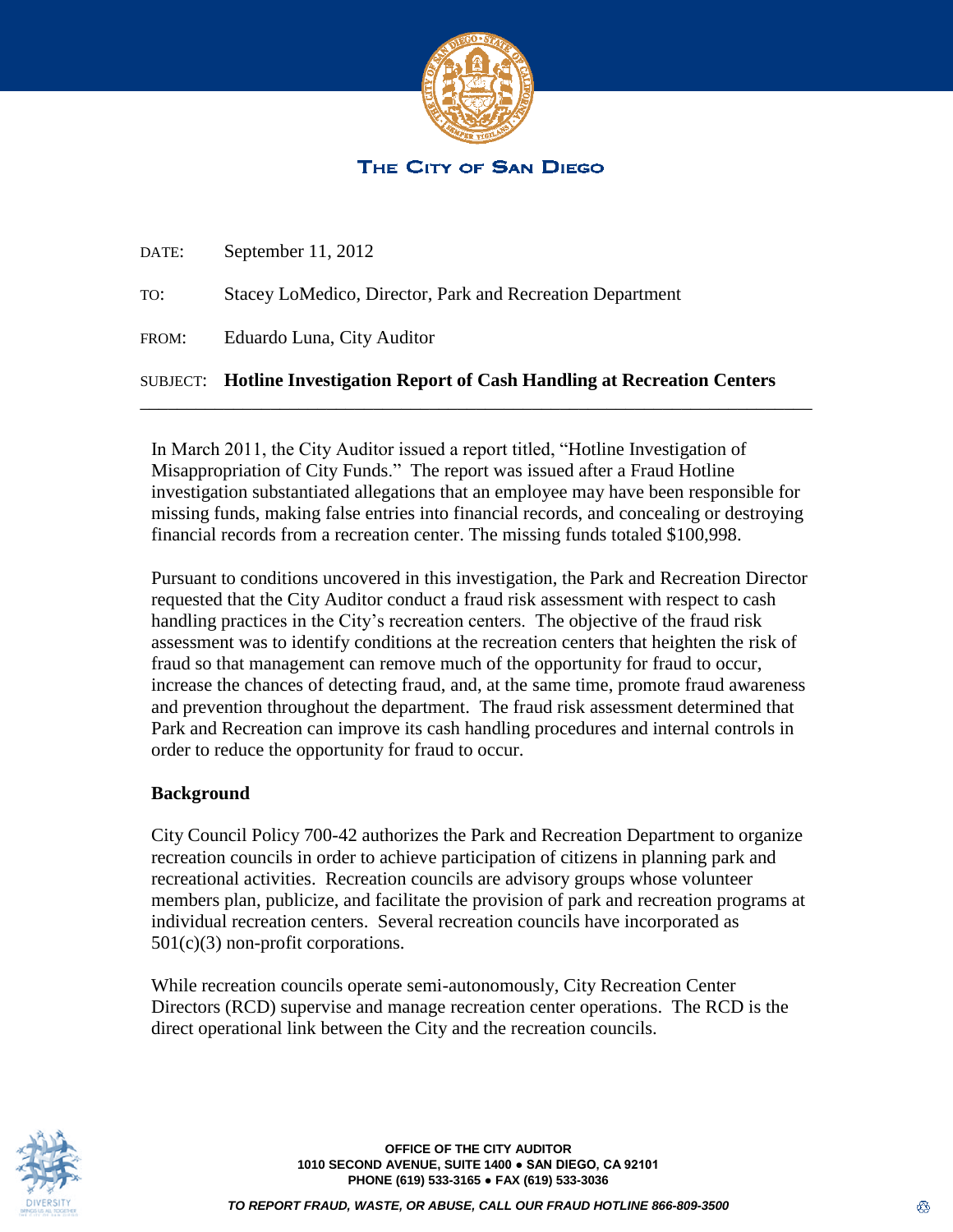Page 2 Hotline Investigation Report of Cash Handling at Recreation Centers September 11, 2012

### *Special Use Permits and Fees*

Through the use of Special Use Permits, Recreation councils advise City staff on guidelines for use of facilities and the provision of sports leagues and enrichment classes hosted at the parks and recreation centers in a geographical area. Recreation councils collect and administer the fees associated with these programs and classes.<sup>1</sup> Special Use Permits are used to schedule facilities and establish fees for programs and uses. Field and facility permit fees collected at the recreation center are split between the City and the recreation council.

## *Recreation Councils*

Currently, there are 50 recreation councils (25 in Community Parks 1 Division (CP-1), 24 in Community Parks 2 Division (CP-2), and 1 for Morley Field/Balboa Park). The recreation council board is established according to each recreation council's adopted by-laws. Board members may be representatives of recreation center user groups, citizens at-large, or are elected by community vote. All recreation council members are volunteers. Each board also elects officers from among the board members per their by-laws.

Each recreation council maintains its own bank account(s), and, typically, the RCD is responsible for the monthly bank reconciliation and the preparation of the monthly financial statement for the recreation council. A Park and Recreation policy requires recreation councils with annual gross receipts that exceed \$100,000 to have the assistance of an outside accountant to perform the functions of tracking revenues and reconciling bank statements. Park and Recreation advised that, as of June 2011, 23 recreation councils utilized outside accounting/bookkeeping services.

## *External Internal Controls Review*

 $\ddot{ }$ 

In 2007, the City's Chief Financial Officer hired the CPA firm Mayer Hoffman McCann PC (MHM) to assist City management in evaluating certain internal controls at six recreation centers, following the conviction of a RCD for misappropriating City and recreation council funds. MHM identified 15 findings and made recommendations to strengthen controls in 2008. In order to implement the MHM recommendations, the Park and Recreation Department (a) purchased cash registers, (b) implemented pre-numbered permit and registration forms, (c) implemented cash disbursement procedures and an approval process, (d) prohibited pre-signed checks, (e) required the issuance of receipts, (f) required checkbooks to be locked, (g) purchased restrictive endorsement stamps, and (h) prepared a comprehensive cash handling Department Instruction document.

<sup>&</sup>lt;sup>1</sup> There is an exception: a contractual program surcharge is imposed by the City for certain programs as per the Park and Recreation Department's Council-adopted fee schedule.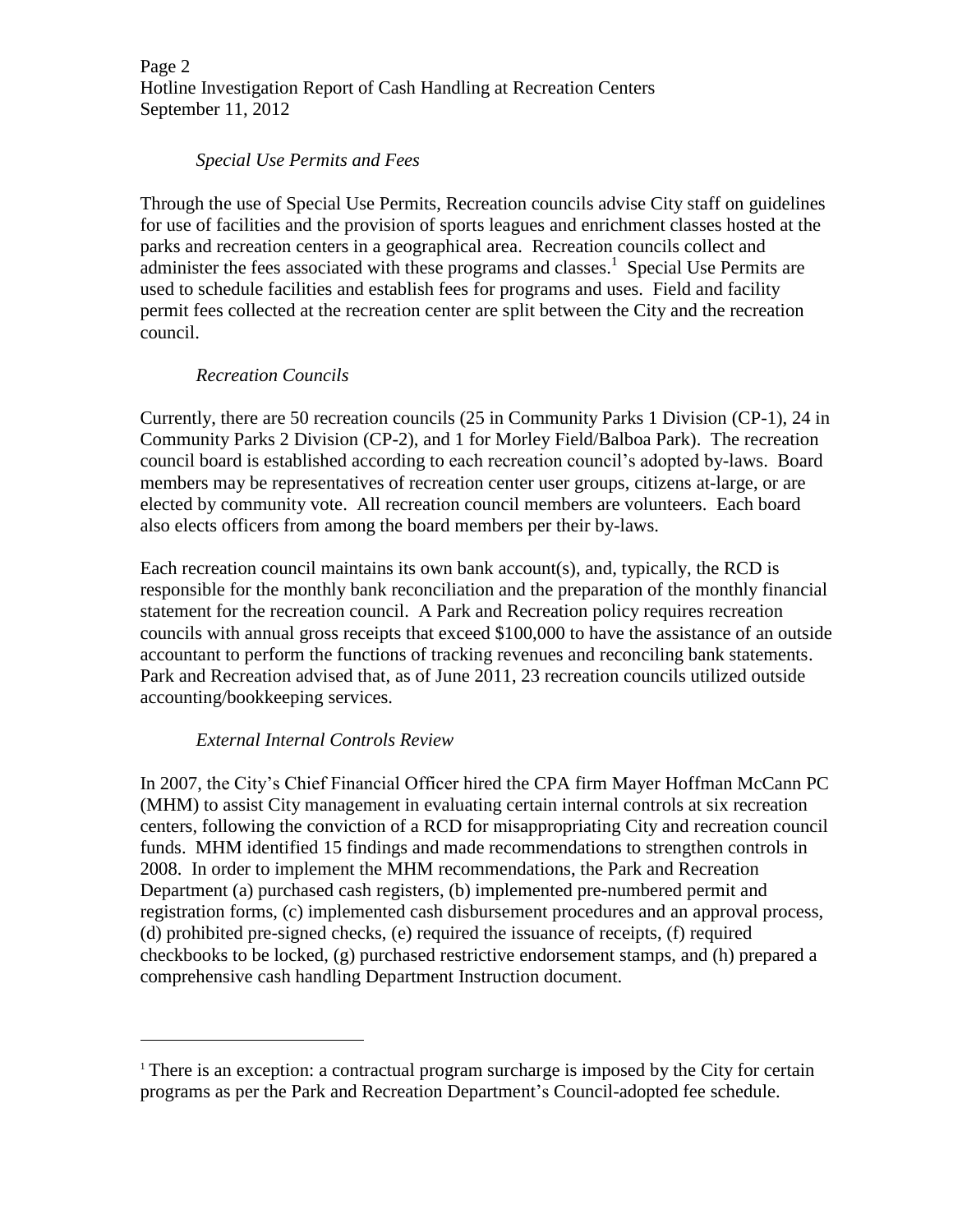Page 3 Hotline Investigation Report of Cash Handling at Recreation Centers September 11, 2012

## **Objectives and Scope of Fraud Risk Assessment**

We completed the fraud risk assessment in stages. The first stage included a point-in-time sample analysis of financial information for every recreation center and recreation council for the dates 6/30/2009, 12/31/2009, 6/30/2010, and 12/31/2010. The next stage involved onsite visits to 10 recreation centers. Finally, we received a briefing and demonstration on the implementation of the online registration process for City activities at the recreation centers.

The results of our point-in-time analysis are provided in Appendix B. Based on the observations and analyses provided in the point-in-time analysis, five recreation centers from each Community Parks Division, for a total of 10 recreation centers, were selected to do onsite fraud risk assessments. We provide a listing of identified conditions and recommendations in Appendix A.

Preliminary results were shared with Park and Recreation in October 2011. On January 13, 2012, Park and Recreation issued a memo titled, "Clarification of Cash Handling Processes in the Park and Recreation Department." The memo addressed several of the conditions identified in the onsite fraud risk assessments that had been completed through August 2011.

## **Fraud Risk Assessment Onsite Conditions**

We selected 10 recreation centers that were representative of all sizes and structures found in the department and not based on any specific allegation of fraud that had been lodged. The following is a summary of conditions that increase the risk of fraud identified during the onsite fraud risk assessments at the 10 recreation centers.

We identified 10 conditions where we made a total of 11 recommendations to strengthen internal controls to protect from fraud. The ten conditions relate to the following areas:

- 1. Segregation of Duties,
- 2. Restrictive Endorsement of Checks,
- 3. Cash Register Receipts,
- 4. Bank Statement Reconciliation,
- 5. Pre-numbered Permits and Registration Forms,
- 6. Advance Accounting,
- 7. Revenue Receipt Control,
- 8. System Errors and Waste,
- 9. Accounting Software, and
- 10. Reconciliation of Financial Statements to Bank Account Balance.

We provided detailed information for each condition found during our review and specific recommendations to address internal control weaknesses. We provided this information to Park and Recreation, which communicated the conditions to their cash handlers. We will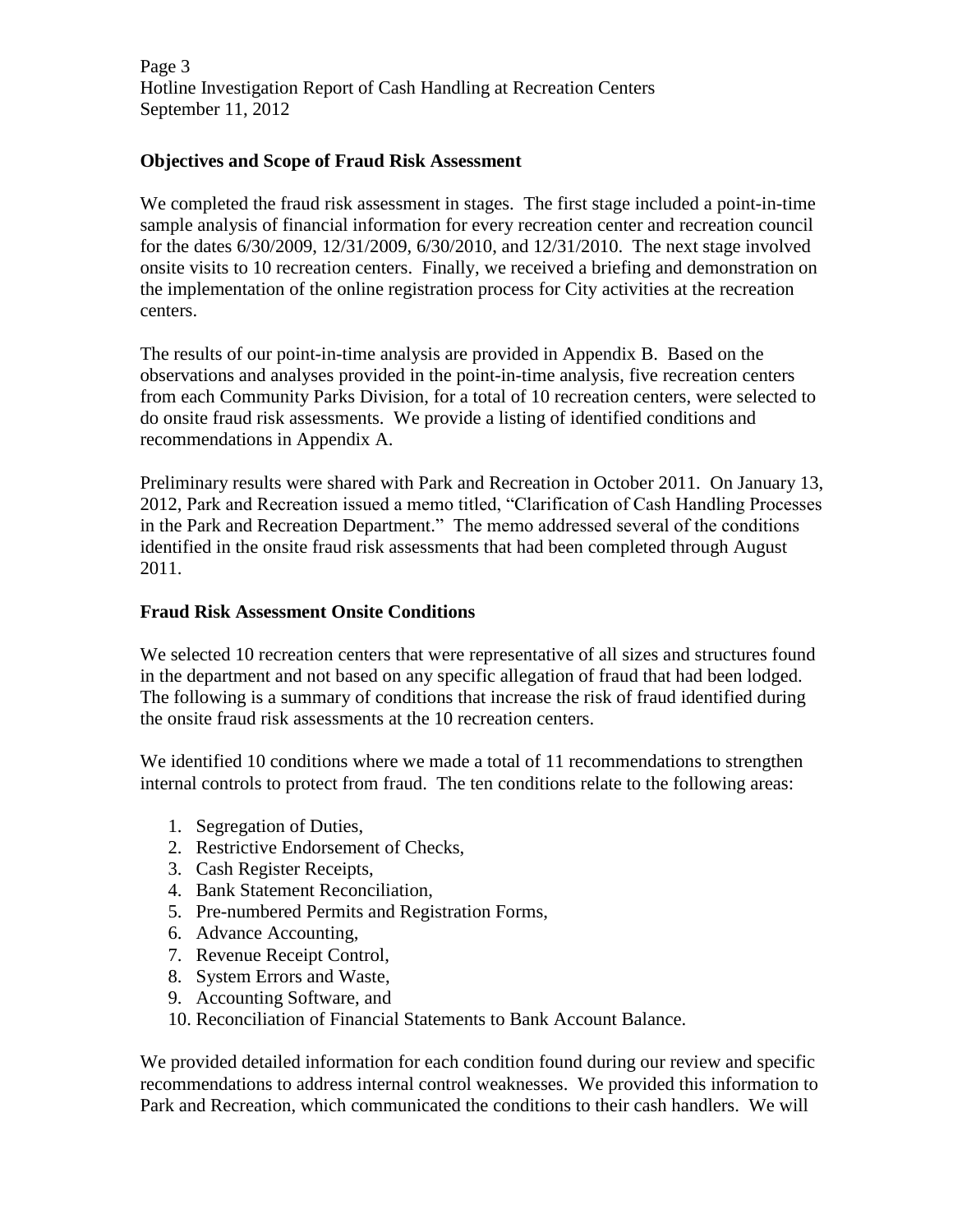Page 4 Hotline Investigation Report of Cash Handling at Recreation Centers September 11, 2012

follow-up on the 12 recommendations using our semiannual recommendation follow-up process.

# *Department Response*

In response to the Hotline Investigation Report of Cash Handling at Recreation Centers, the Park and Recreation Department (Department) accepts and understands the recommendations set forth within this report. The Department's responses to the specific recommendations are outlined below.

## **Recommendation #1 (Segregation of Duties)**

We recommend that Park and Recreation Department provide additional staff during high volume registration periods to ensure proper segregation of duties with respect to cash handling and cash reporting.

In response, the Department agrees with the recommendation and as staffing is available will ensure there is additional staff available during the high volume registration periods.

#### **Recommendation #2 (Segregation of Duties)**

We recommend that Park and Recreation continue to aggressively implement online functionality at recreation centers that cannot adequately segregate the cashiering function. The online registration and permitting will provide tighter controls of registration and permitting forms, participant rosters, attendance sheets, and fee waivers.

In response, the Department agrees with this recommendation and has been working diligently on this effort for more than two years. Unfortunately, due to the lack of staff and financial resources provided to implement, the Department has had to implement with existing staff, including the only one ISA budgeted for the entire Department.

Implementation of online / automated registration and permitting at recreation centers will reduce the number and amount of cash/check transactions at community centers by offering customers the ability to pay for registrations and permits via credit card, on site or from home. Transactions managed in this way reduce staff time involved in completing transactions and enhance the security and accounting/reconciliation functions surrounding the transactions. Online credit card transactions have the added benefit of directly depositing funds into either City or recreation council accounts at the time of the transaction. Further, recreation council board members can be given access to remotely review and monitor transaction history to provide further oversight to the process. These same review/monitoring permissions can be extended to other City offices that may have a need or interest.

In addition, current IT and City Treasurer's Department requirements for system-wide PCI compliance, and evolving PCI compliance standards nationally, have delayed implementation until a viable resolution can be found. The Department is confident that a solution can be found to satisfy all the requirements, as requested by the IT Department.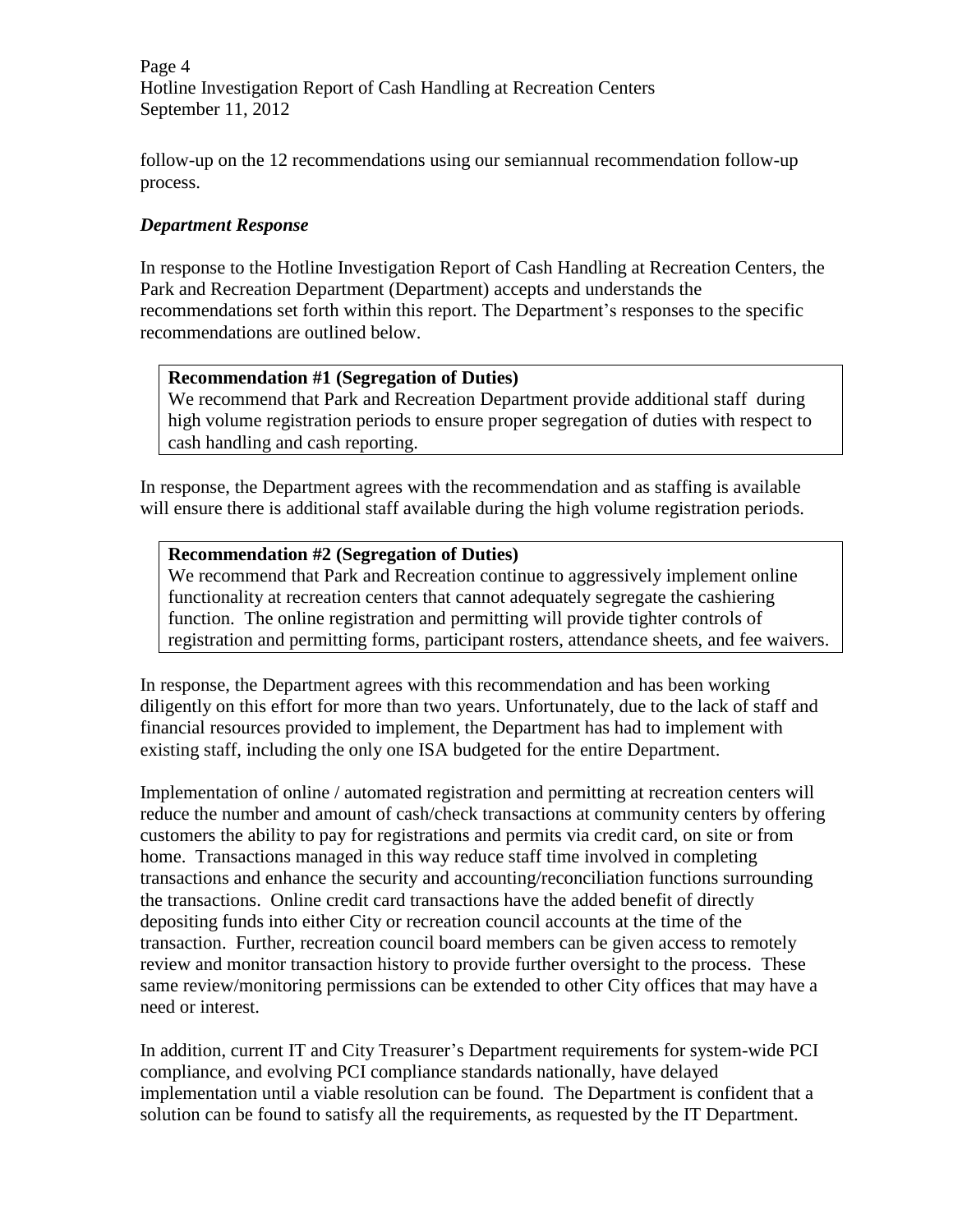Page 5 Hotline Investigation Report of Cash Handling at Recreation Centers September 11, 2012

**Recommendations #3 (Restrictive Endorsement of Checks)** We recommend that Park and Recreation enforce their policy that checks are restrictively endorsed upon receipt to ensure that checks can only be deposited in the recreation center's bank.

In response, the Department takes cash handling and internal controls very seriously and as such all Department employees are trained on appropriate cash handling procedures and are not allowed to handle cash without the approved training. In addition, the Department uses other methods to remind staff of the importance of cash handling and internal controls: Quarterly Supervisors Meeting (held each fall and spring); Monthly Employee Newsletter; and topic issued memorandums. The Department will hold the next Quarterly Supervisor Meeting in mid-October 2012 and will include a refresher on this recommendation and other items referenced in this report. It should be noted that disciplinary action is taken if an employee is found not to be following such procedures.

## **Recommendations #4 (Cash Register Receipts)**

We recommend that Park and Recreation enforce their policy that staff should provide a cash register receipt to each patron that pays a permit or registration form fee.

In response, please see the response to Recommendation #3. In addition, in 2008, signs were placed in all recreation centers and locations where cash is taken to remind the customer that a receipt is required after each transition and they should request one if one is not provided. The Department will be issuing a reminder memorandum to all site managers on this requirement, as per the annual cash handling/internal control training.

Further, the implementation of online registration would reduce the number of receipts necessary to be issued at the community center by allowing the public to register online off site where the online registration system will issue a receipt to the customer at their computer at the time of registration. Registration and permit transactions at the recreation center counter will create a paper receipt or allow the RCD to email a receipt to the customer email address. In addition, all receipts can be reprinted from the online system.

#### **Recommendation #5 (Bank Statement Reconciliation)**

We recommend that Park and Recreation revise their procedures to require recreation councils to receive copies of cancelled checks that cleared the bank and require the Parks and Recreation area manager to review copies of cancelled checks in the verification of the monthly bank statement reconciliation process.

The Department believes this is a valid recommendation, but, due to reductions in center staff over the last several years, especially to the reductions of Assistant Center Directors, it is recommended that this classification be funded for each center to provide additional management oversight of the numerous hourly staff as well as to assist/relieve the Area Managers of additional duties that were assigned after their reduction. In the meantime and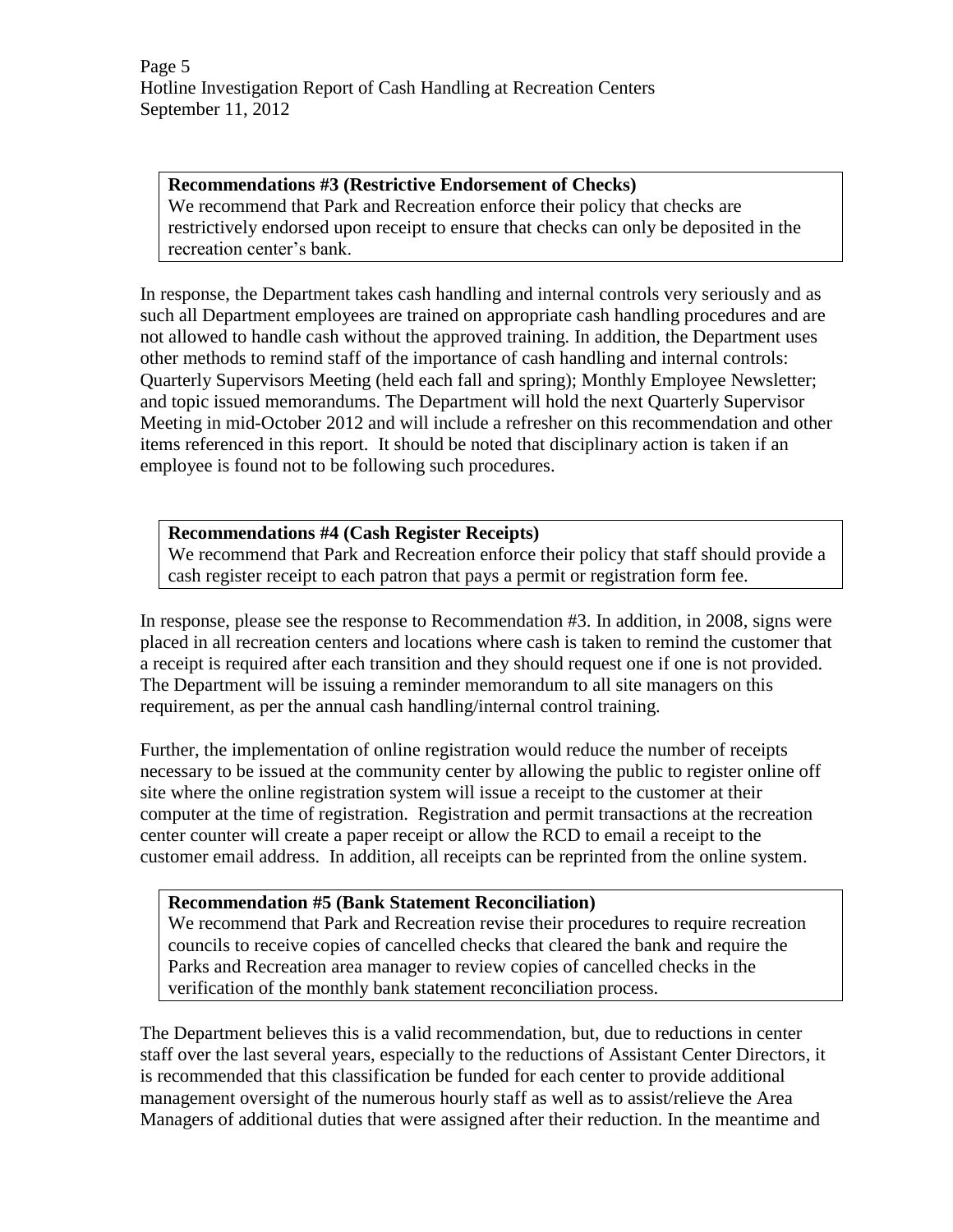Page 6 Hotline Investigation Report of Cash Handling at Recreation Centers September 11, 2012

at which time these full-time staff can be budgeted / hired, the Department management will discuss other opportunities / methods to increase the oversight in this area.

### **Recommendation #6 (Pre-numbered Permits and Registration Forms)** We recommend that Park and Recreation

- adopt one format for permit logs that lists all permits in numerical order instead of  $\bullet$ by location.
- adopt one format for registration form logs that lists all registration forms in numerical order.

In response, the Department disagrees with the first recommendation, as it would be nearly impossible to track and account for permits that are numbered by permit and distributed to more than 55 locations. By having each division (5) having their own set of numbers it is easy for Division administrative staff to account for missing permits. The Department agrees with the second recommendation and will implement the new form for all divisions to use effective next calendar year.

The implementation of the online / automated registration and permitting will incorporate a system-wide, numerical identification of all registrations and permits. This is done systemwide (as opposed to site by site) based upon when a customer receipt is being generated. Further, implementation of the online / automated registration and permitting will provide for a consistent formats for all forms and records within the system.

## **Recommendations #7 (Advance Accounting)**

We recommend that Park and Recreation enforce their policy that the Area Manager or recreation council reconciles cash advances and document this review appropriately.

Please see Department's response to Recommendation #3.

# **Recommendations #8 (Revenue Receipt Control)**

We recommend that Park and Recreation amend their procedures to require the logging by an independent staff of beginning and ending pre-numbered ticket numbers when tickets are utilized for patron receipts and revenue accounting.

In response, the Department agrees that when the staff is using pre-numbered tickets that they should account for the tickets by logging the starting and ending date via a staff member that was not using/selling the tickets and as such will be included in the cash handling / internal control trainings to be held later this fall.

# **Recommendation #9 (System errors and waste)**

We recommend that Park and Recreation implement online registrations for registrations and permits in order to reduce consistency errors in recordkeeping required of the Recreation Center Directors.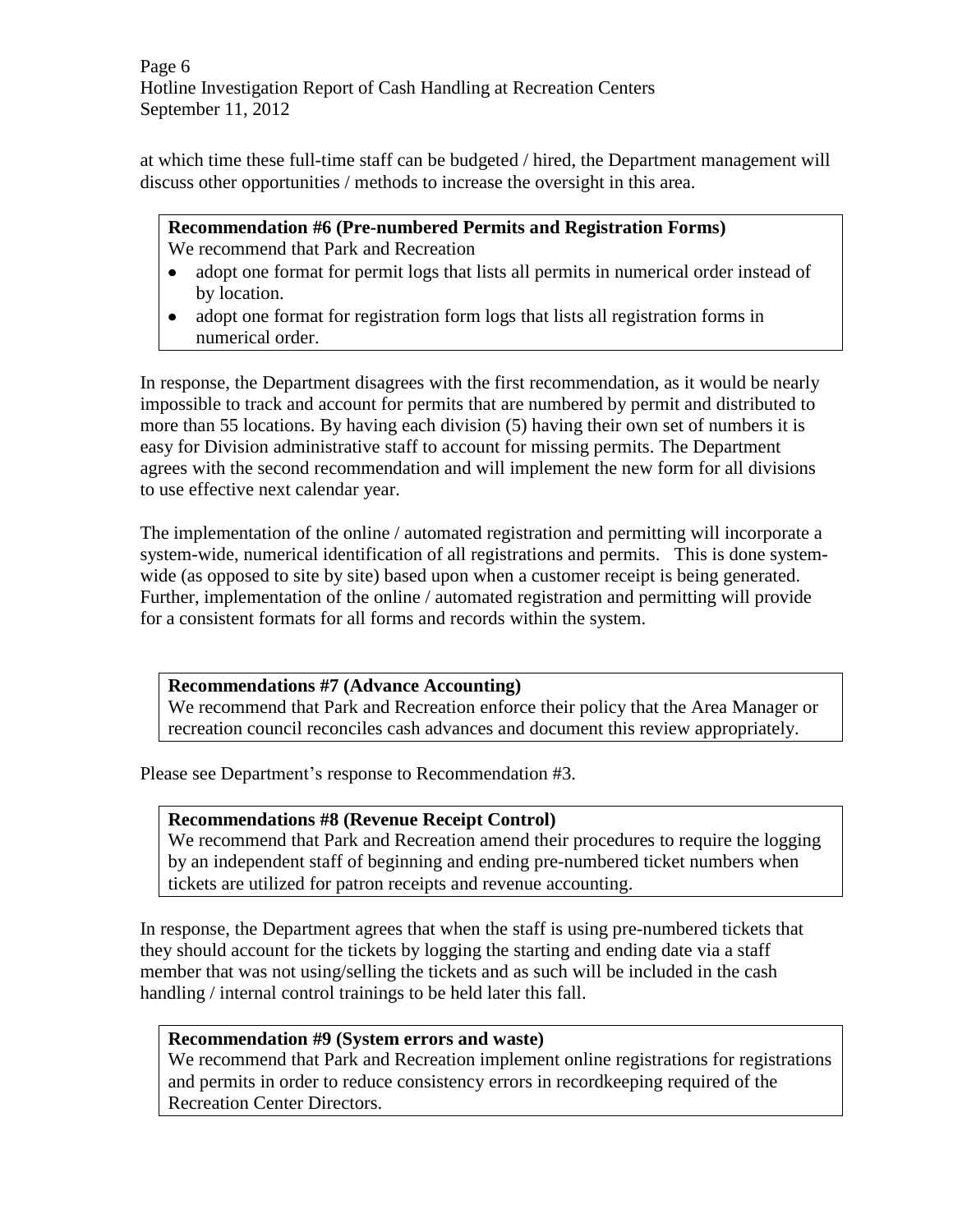Page 7 Hotline Investigation Report of Cash Handling at Recreation Centers September 11, 2012

Please see Department's response to Recommendation #2.

#### **Recommendation #10 (Accounting Software)**

We recommend that Park and Recreation administer basic QuickBooks training to Recreation Center Directors who are transitioning from Quicken or a manual system to QuickBooks. Included in the training should be a standard chart of accounts with the basic accounts appropriate for a recreation center/council.

In response, the Department agrees in part of the recommendation. If a recreation council has procured QuickBooks and issuing the software, the Department would support the recreation council offering the paid training for staff on City time. However, due to required labor negotiations, we would not support this to be a "mandatory" training which would require negotiations with the Municipal Employees Association (MEA).

**Recommendation #11 (Reconciliation of Financial Statement to Bank Account Balance)**

We recommend that Park and Recreation revise their procedures to require the Area Manager to ensure that the reconciled balance for the monthly bank statement is reconciled with the total asset balance on the monthly financial statement.

Please see Department's response to Recommendation #5

We appreciate the assistance we received from the Park and Recreation Department during our investigation. Thank you for taking action on this issue. Please contact me if you have any questions.

Respectfully submitted,

diardo Lina

Eduardo Luna City Auditor

cc: Honorable Mayor Jerry Sanders Honorable Members of the City Council Honorable Members of the Audit Committee Jay M. Goldstone, Chief Operating Officer Wally Hill, Assistant Chief Operating Officer Jan Goldsmith, City Attorney Andrea Tevlin, Independent Budget Analyst Hadi Dehghani, Personnel Director Scott Chadwick, Human Resources Director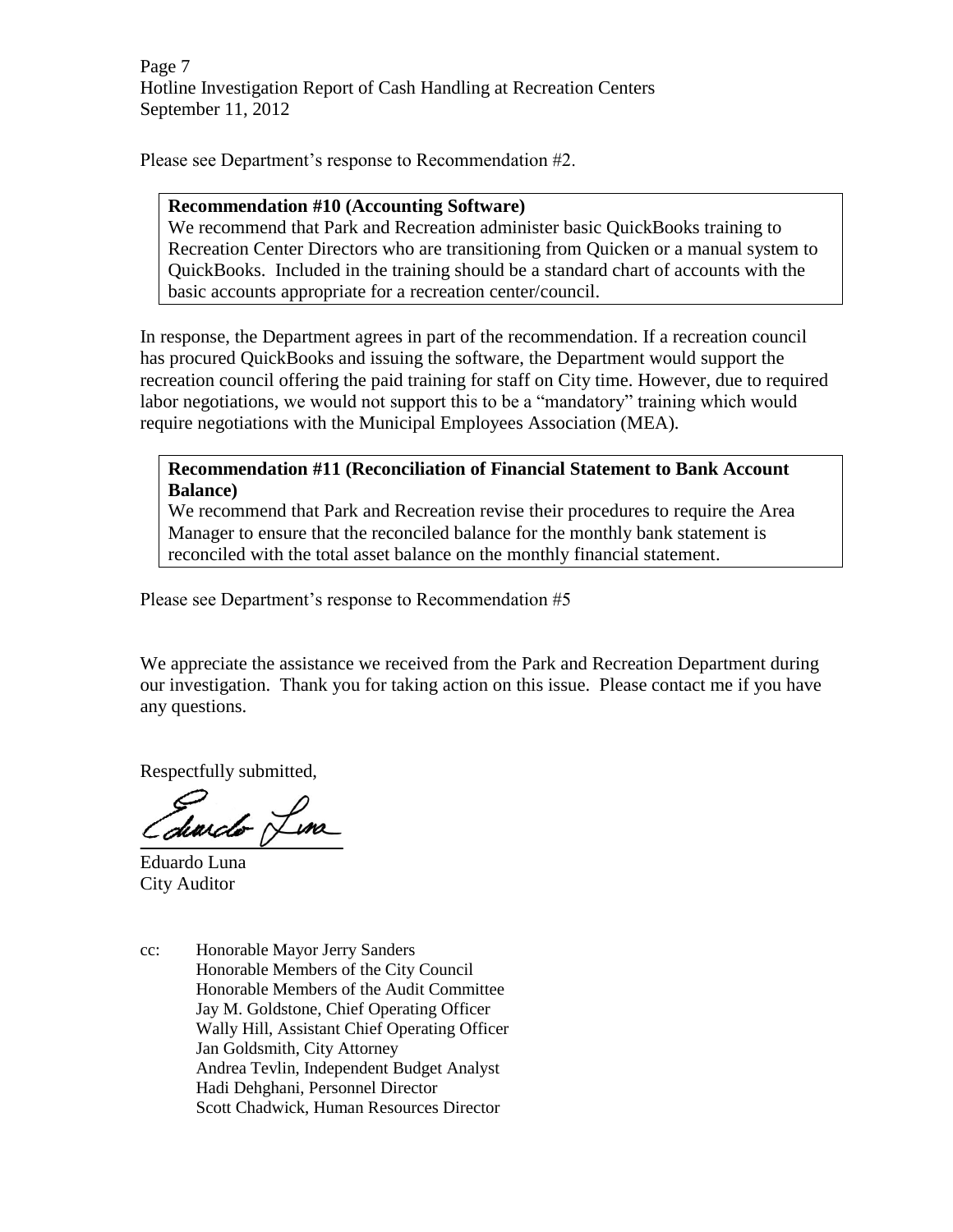Page 8 Hotline Investigation Report of Cash Handling at Recreation Centers September 11, 2012

# **Appendix A**

We identified the following specific conditions at one or more of the recreation centers and provide a listing of the different issues. While the conditions do not indicate a systemic problem, we provide recommendations to strengthen the overall internal control environment.

## **Condition: 1. Segregation of Duties**

- The Recreation Center Director (RCD) stated that the same staff person accepts registration fees and prepares the deposits for both the City and Recreation Council funds.
- Field permits are issued to fitness-type patrons with fee payments "in arrears." The reason is that their fees are based on the number of paying customers the fitness-type patrons have at their sessions each month. The RCD maintains a "Fitness Payment Log" for each fitness-type patron that lists the payments received. There is no invoice or billing statement that identifies how the payment is calculated.
- The RCD at times accepts registration fees and prepares the deposits for both the City and Recreation Council funds. There are other recreation leaders who also receive registration fees, but customer service goals require the RCD to also accept registration fees.
- The RCD approves scholarships for activity and accepts the registration form for the scholarship recipient. Fee waiver forms are not always completed by the parents/guardians in a timely manner.
- The City staff manages the youth sports programs and staff along with some volunteers coach the sports teams or conduct classes. The fees for the youth sports programs are nominal. The RCD stated that the low-income nature of the community result in many patrons claiming not to be able to afford registration fees for youth activities. Therefore, there is a significant percent of the patrons who participate with a "fee waiver" but, due to the low registration fee, the fee waiver procedures were not followed and staff or the RCD approved the non-payment of the registration fee.
- The monthly bank statement is received and reconciled by the RCD. The RCD also prepares the payment vouchers and checks.
- The RCD would occasionally accept registration forms and fees, prepare deposit slips, and make bank deposits.

## **Condition: 2. Restrictive Endorsement of Checks**

• The RCD explained that there are two endorsement stamps; one for the City and one for the Recreation Council. Staff uses the endorsement stamp while when approving the deposit in order to make sure that the correct endorsement is used with the right check.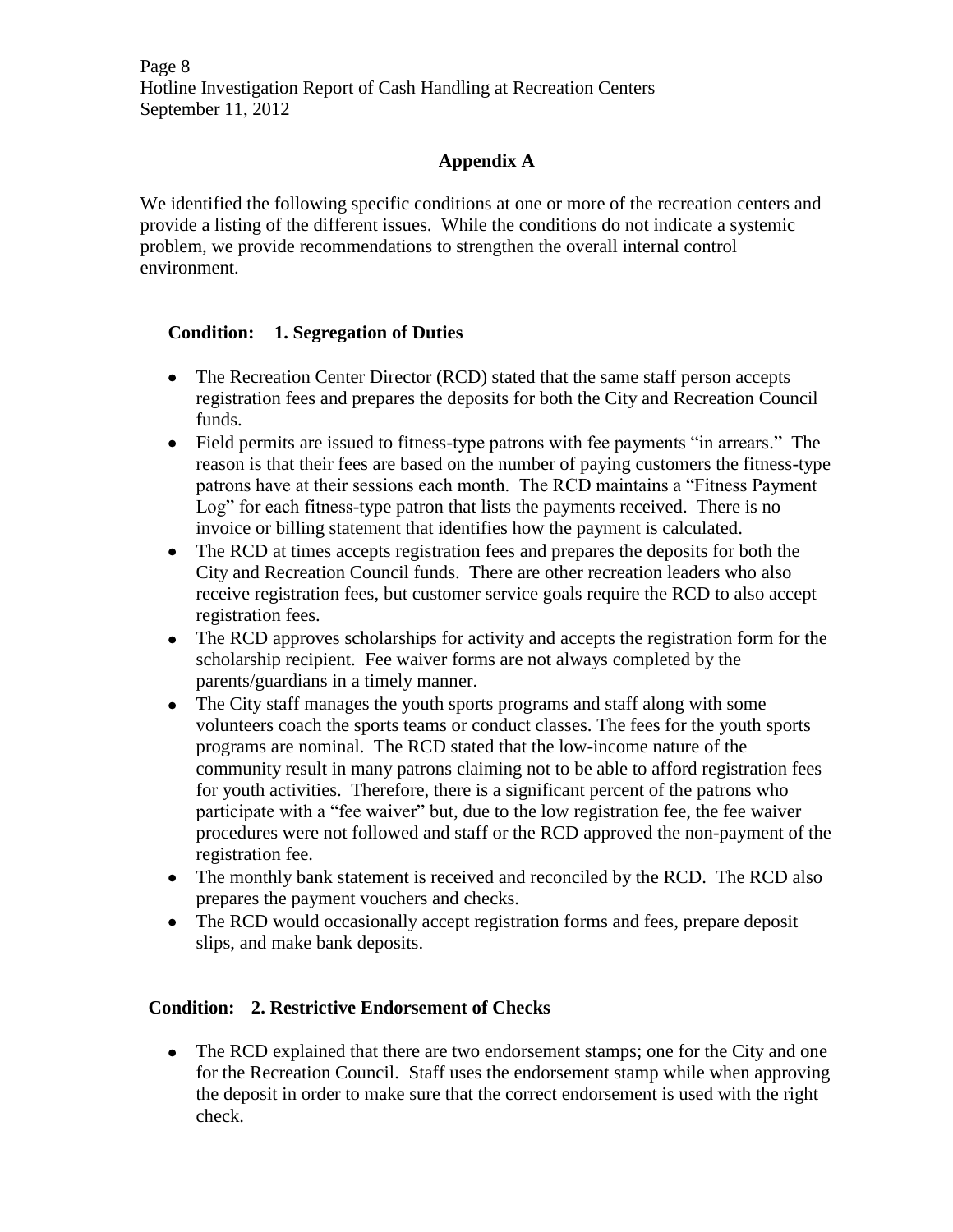Page 9 Hotline Investigation Report of Cash Handling at Recreation Centers September 11, 2012

- The RCD explained that that checks are endorsed as the deposit is being prepared. The RCD explained that staff does not immediately endorse checks when they are received but rather this step is done as the deposit slip is prepared.
- The Area Manager explained that checks are endorsed when staff is preparing the deposit.

## **Condition: 3. Cash Register Receipts**

• The RCD stated that patrons are not given a cash register receipt but that receipts are created when the RCD is preparing the deposit. The RCD stated that the patron is given the salmon copy of the registration form as their receipt.

## **Condition: 4. Bank Statement Reconciliation**

• The RCD stated that the contract accountant prepares the bank statement reconciliation and the monthly financial statement. The RCD retrieves the monthly statement online and provides the statement along with the QuickBooks accountant's copy to the accountant. The bank statement does not include copies of cancelled checks that cleared the bank.

## **Condition: 5. Pre-numbered Permits and Registration Forms:**

- All voided copies of permits were found in the permit binder with the exception of two permits, which had a note on the permit log that they were given to patrons to complete.
- All processed and voided copies of permits were found in the permit binder with the exception of 15 permits that were not located.
- There is no reconciliation between the session summary and the deposits. The yellow copies of the registration forms had to be compared with the white copies attached to the session summaries to verify that all registration fees were deposited.

# **Condition: 6. Advance Accounting**

• The recreation council will approve expenditures for certain miscellaneous items needed for the recreation center in an amount "not to exceed." A check for the "not to exceed" amount will be written to the RCD. The RCD will make the purchase and "redeposit" any excess funds after the purchase is made. Although the "not to exceed" check is approved via the payment voucher, there is no formal reconciliation verification made of the redeposit.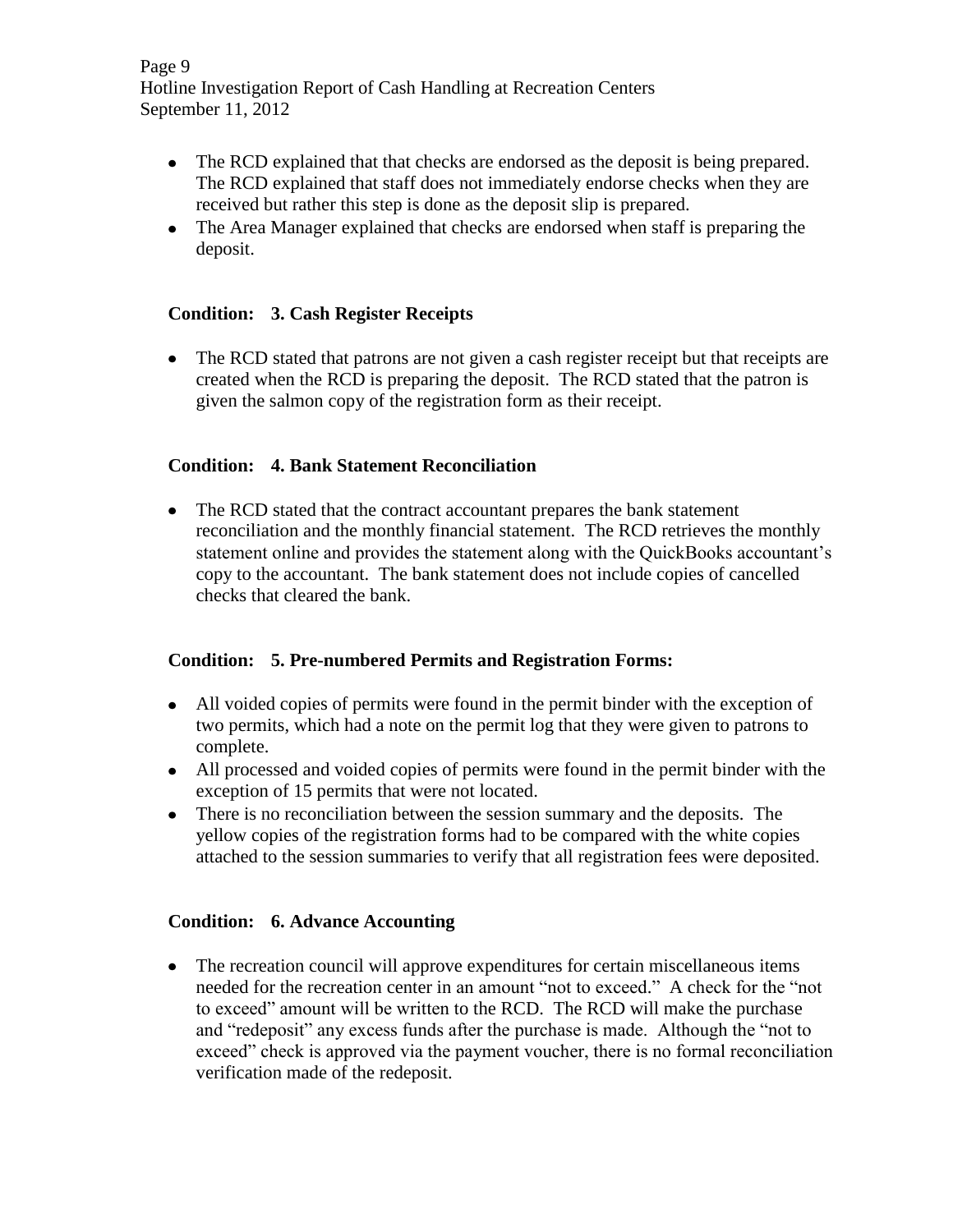# **Condition: 7. Revenue Receipt Control**

For activities that typically had several hundred patrons, a two part pre-numbered ticket was used. One part of the ticket was given to the patron as evidence of payment and the other half of the ticket was kept for revenue accounting.

## **Condition: 8. System errors and waste**

- Consistency errors were identified between permit log, retained permit form, Daily Cash Report, and Daily Reconciliation Report, which included but were not limited to referencing the wrong cash register receipt number or missing cash receipt number or other information.
- Consistency errors were identified between the sum of the Monthly Receipts log and the sum of the deposits from the bank statement in calendar year 2010.

# **Condition : 9. Accounting Software**

- The RCD utilizes Quicken software to track revenue and expenditures. In May 2010 a Recreation Council authorized the purchase of QuickBooks software, but the use of the QuickBooks software has not been implemented. The RCD has not received QuickBooks software training.
- Although QuickBooks software has been purchased by the recreation council, the RCD stated that he has not begun to use the software. The RCD has not received QuickBooks software training, and he is not aware of any plan to receive QuickBooks training.
- The RCD does not utilize accounting software. The RCD records in an Excel workbook. The monthly financial statement is prepared by linking totals from the monthly cash receipts and cash disbursement journals.

## **Condition : 10. Reconciliation of Financial Statement to Bank Account Balance**

• The 6/30/2009 bank statement balance (\$151,467) for a Recreation Council account was compared with the Recreation Council's QuickBooks bank reconciliation balance (\$149,231) for the period ending 6/30/2009 and the Total of Accounts on the Recreation Council's Excel Monthly Financial Statement (\$155,501.01) for the month ending 6/30/2009. The RCD explained that no reconciliation between QuickBooks and the Monthly Summary prepared in Excel was done until it was noticed that the totals did not match.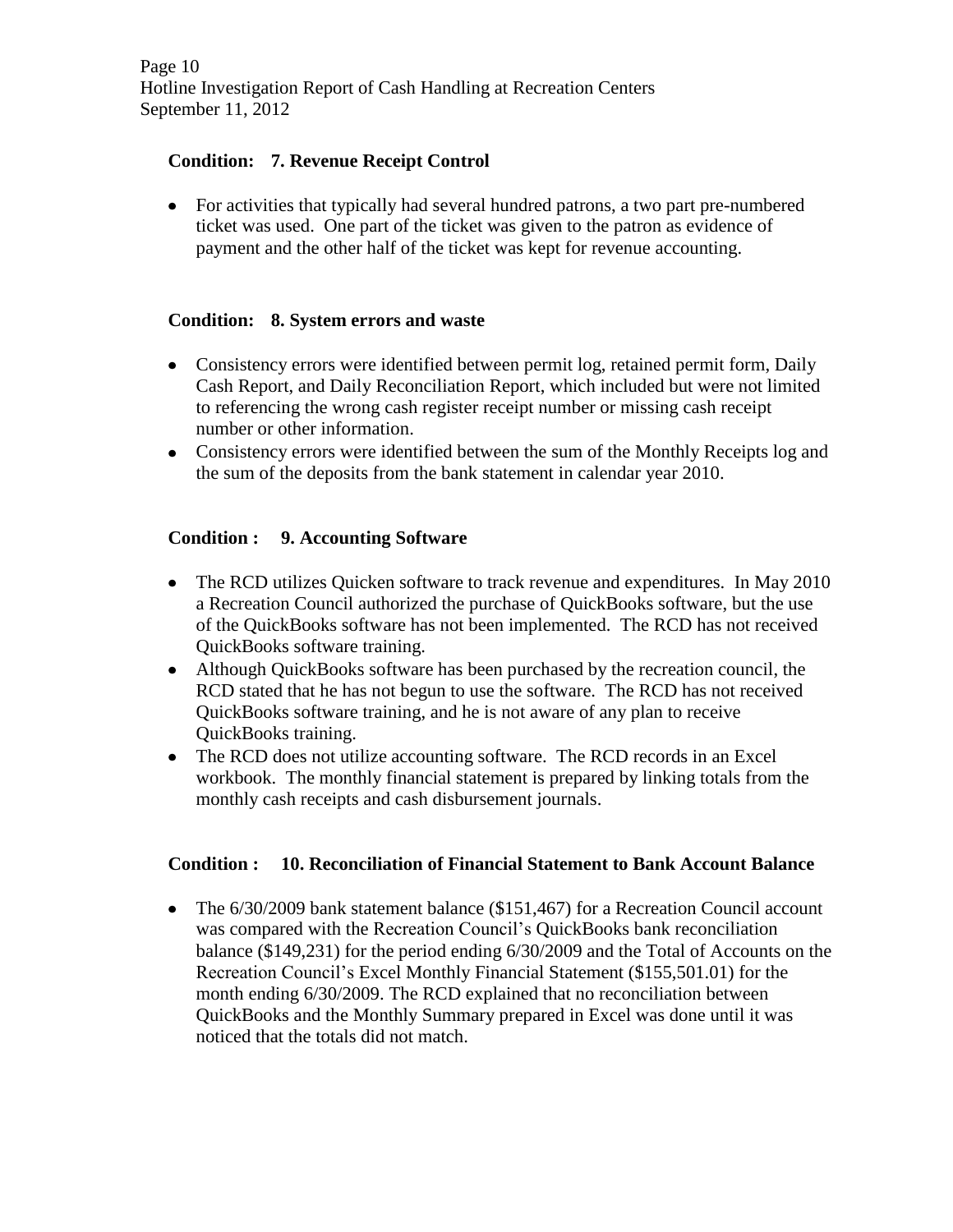Page 11 Hotline Investigation Report of Cash Handling at Recreation Centers September 11, 2012

# **Overall Recommendations**

In 2007, Mayer Hoffman McCann PC (MHM) recommended that," *Ideally the person who records the receipts in the accounting system and prepares the bank reconciliation should not have physical access to cash receipts. If a cashiering function cannot be segregated at the recreation center due to limited staff, the City should consider requiring customer to pay at a centralized office location. The central office should then provide payment information to the recreation center..."* 

### **Recommendation #1 (Segregation of Duties)**

We recommend that Park and Recreation Department provide additional staff during high volume registration periods to ensure proper segregation of duties with respect to cash handling and cash reporting.

#### **Recommendation #2 (Segregation of Duties)**

We recommend that Park and Recreation continue to aggressively implement online functionality at recreation centers that cannot adequately segregate the cashiering function. The online registration will provide tighter controls of registration forms, participant rosters, attendance sheets, and fee waivers.

In 2007, MHM recommended that, "*checks are restrictively endorsed upon receipt to ensure that checks can only be deposited in the recreation center's bank."* D.I #7.25 A-1 (4) and A-2(4) require immediate stamping of checks received for City or recreation council fees.

## **Recommendations #3 (Restrictive Endorsement of Checks)**

We recommend that Park and Recreation enforce their policy that checks are restrictively endorsed upon receipt to ensure that checks can only be deposited in the recreation center's bank.

The City implemented the MHM 2007 recommendation to install cash registers at the recreation centers. However, the onsite reviews found instances in which cash register receipts were not given to the patron or in which the cash register receipt information was not printed on the patron's copy permit or registration form. Department Instructions #7.25 A-1(5) and A-2(3) require staff to provide a cash register receipt to each patron that pays a permit or registration form fee.

## **Recommendations #4 (Cash Register Receipts)**

We recommend that Park and Recreation enforce their policy that staff should provide a cash register receipt to each patron that pays a permit or registration form fee.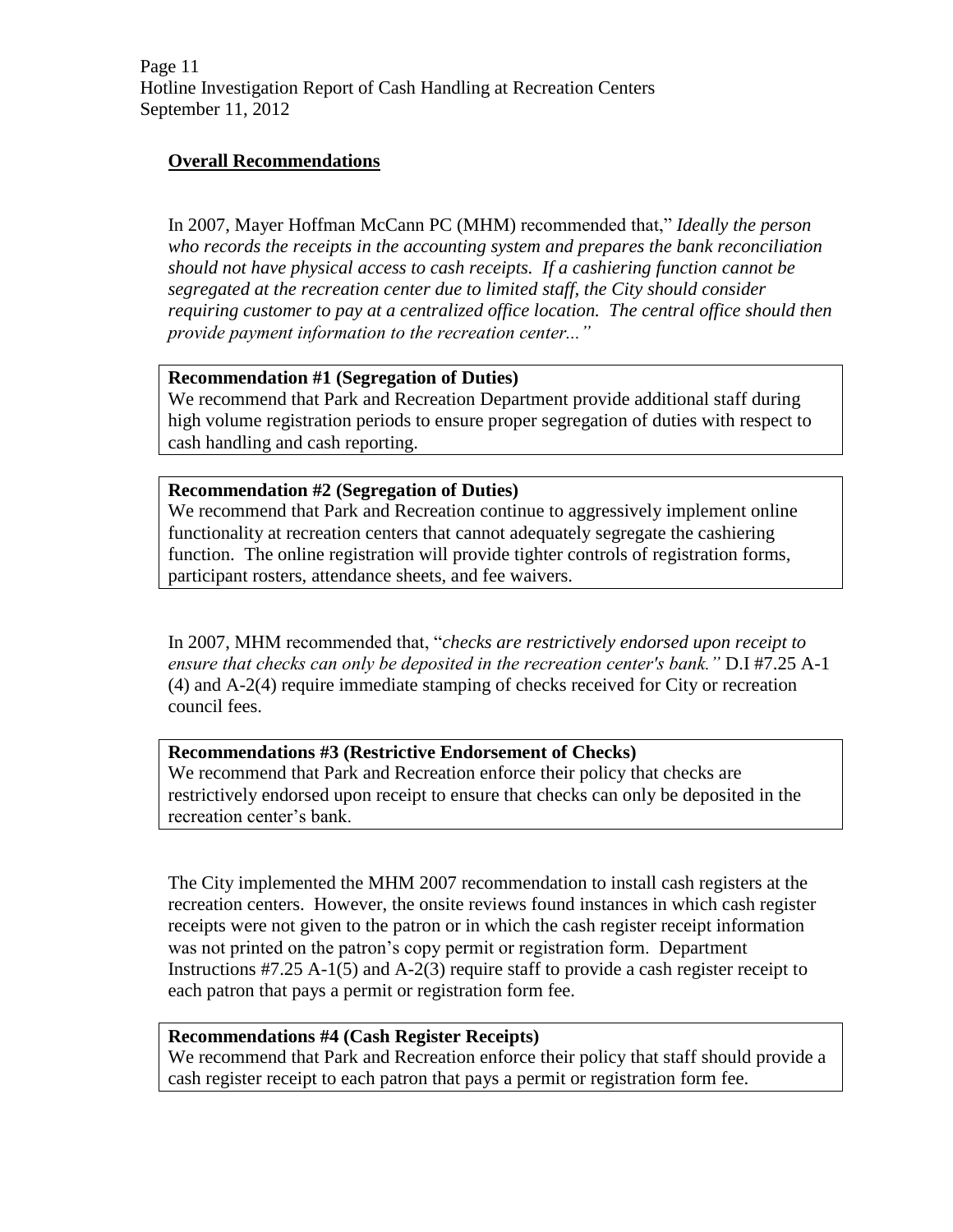Page 12 Hotline Investigation Report of Cash Handling at Recreation Centers September 11, 2012

## **Recommendation #5 (Bank Statement Reconciliation)**

We recommend that Park and Recreation revise their procedures to require recreation councils to receive copies of cancelled checks that cleared the bank and require the Parks and Recreation area manager to review copies of cancelled checks in the verification of the monthly bank statement reconciliation process.

In 2007 MHM recommended *"the use of pre-numbered permits at the recreation center. The Area Manager should be responsible for issuing permits to the Recreation Center Director and verifying that all permit numbers are accounted for and that the amount of the uninterrupted sequence of permit forms issued be agreed to the amount included in the bank deposit. The preparer and reviewer of this reconciliation should both sign off on the reconciliation form."* The installation of online registration will implement this recommendation and provide an accounting of each registration form and permit.

**Recommendation #6 (Pre-numbered Permits and Registration Forms)** We recommend that Park and Recreation

- adopt one format for permit logs that lists all permits in numerical order instead of by location.
- adopt one format for registration form logs that lists all registration forms in  $\bullet$ numerical order.

In 2007 MHM recommended that *"the Area Manager or Recreation Council reconcile cash advances. The review should include a reconciliation of actual receipts and a bank deposit receipt (for the amount not disbursed) to the total amount of the check that was written. The Recreation Council or Area Manager should document this review by signing the reconciliation form."* 

#### **Recommendations #7 (Advance Accounting)**

We recommend that Park and Recreation enforce their policy that the Area Manager or recreation council reconciles cash advances and document this review appropriately.

## **Recommendations #8 (Revenue Receipt Control)**

We recommend that Park and Recreation amend their procedures to require the logging by an independent staff of beginning and ending pre-numbered ticket numbers when tickets are utilized for patron receipts and revenue accounting.

## **Recommendation #9 (System errors and waste)**

We recommend that Park and Recreation implement online registrations for registrations and permits in order to reduce consistency errors in recordkeeping required of the Recreation Center Directors.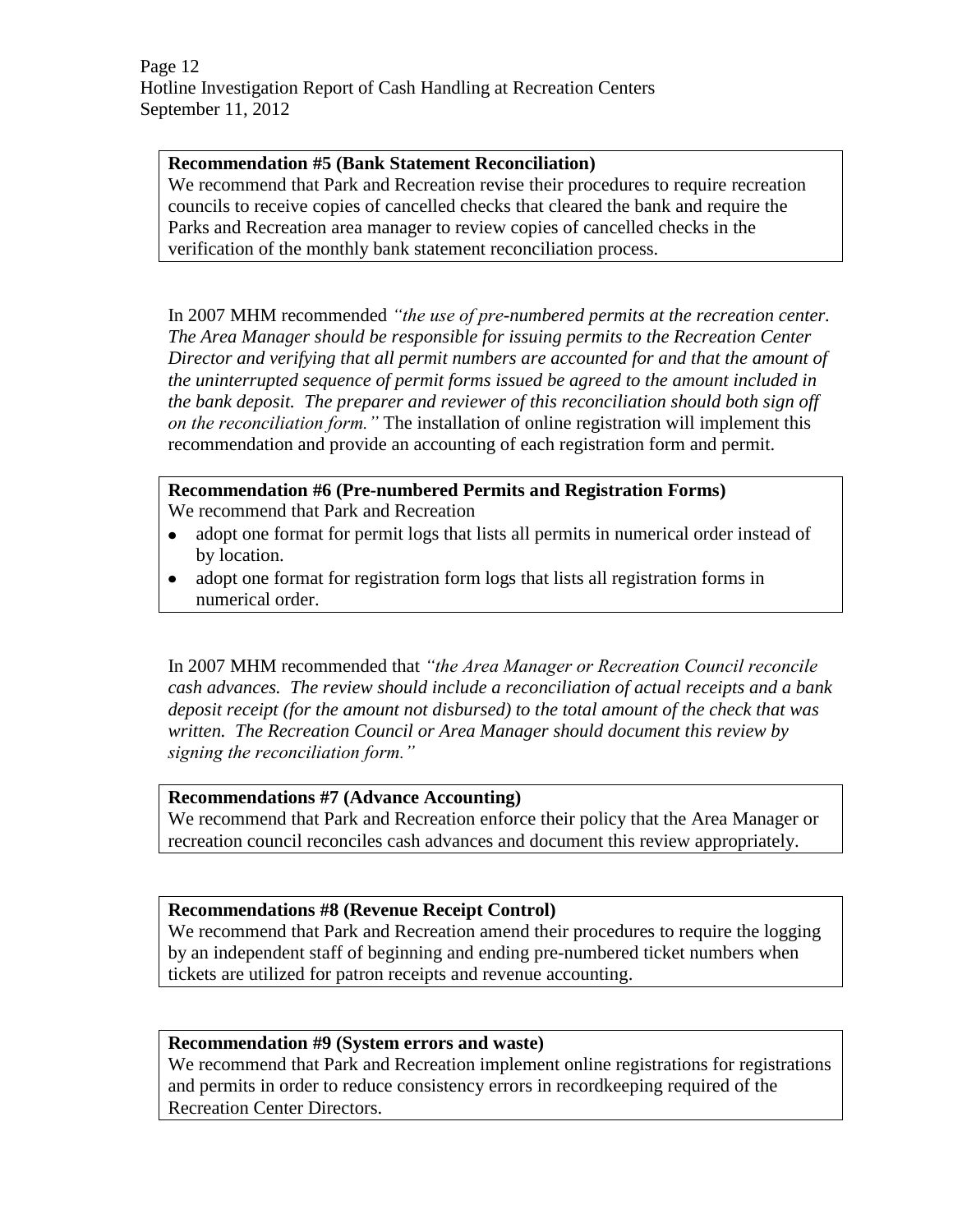Page 13 Hotline Investigation Report of Cash Handling at Recreation Centers September 11, 2012

### **Recommendation #10 (Accounting Software)**

We recommend that Park and Recreation administer basic QuickBooks training to Recreation Center Directors who are transitioning from Quicken or a manual system to QuickBooks. Included in the training should be a standard chart of accounts with the basic accounts appropriate for a recreation center/council.

# **Recommendation #11 (Reconciliation of Financial Statement to Bank Account Balance)**

We recommend that Park and Recreation revise their procedures to require the Area Manager to ensure that the reconciled balance for the monthly bank statement is reconciled with the total asset balance on the monthly financial statement.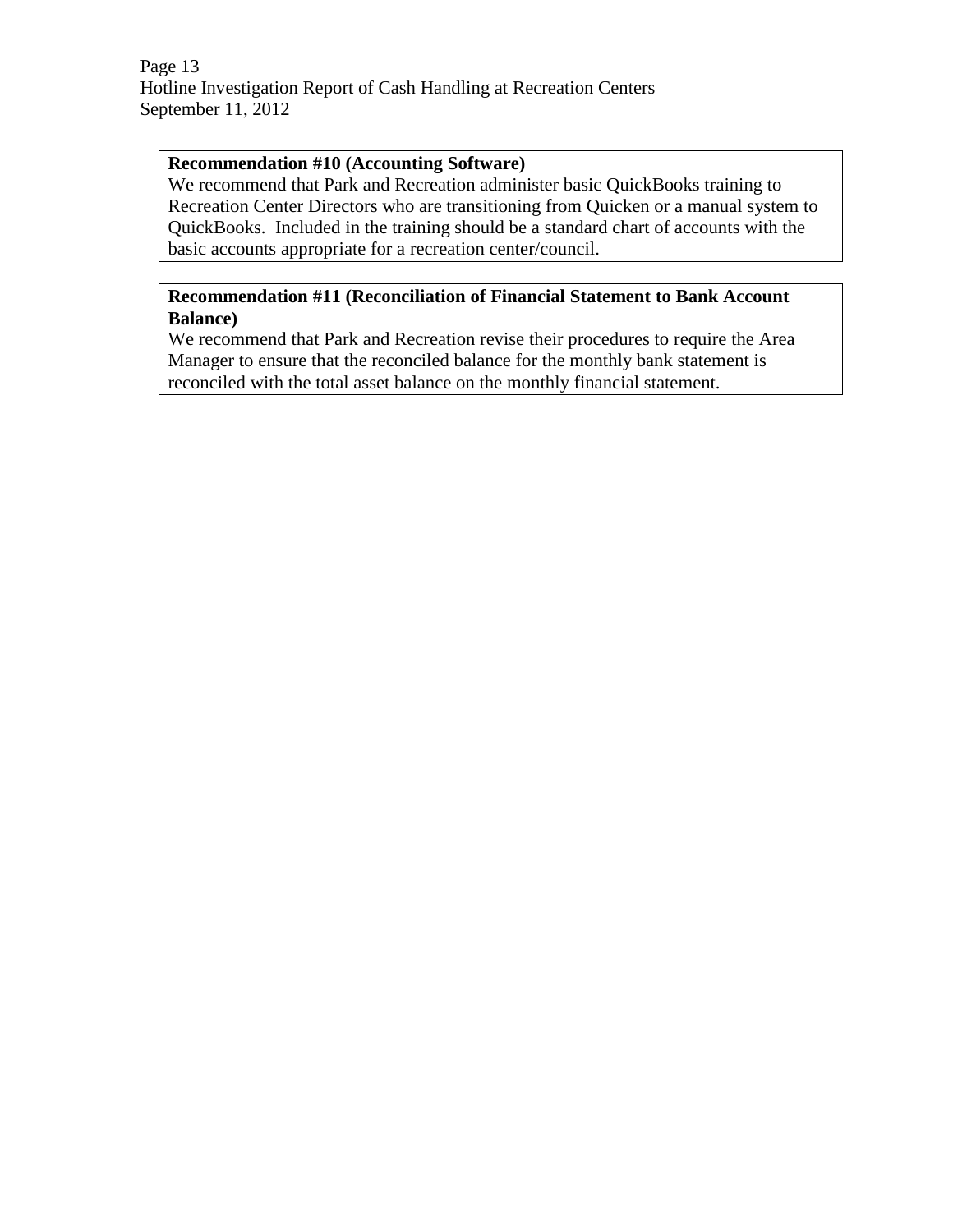Page 14 Hotline Investigation Report of Cash Handling at Recreation Centers September 11, 2012

# **Appendix B**

### **Point-in-Time Analysis**

### **Recreation Council Bank Statements and Deposits**

Park and Recreation obtained the monthly bank statements and monthly financial statements from each recreation council for four points in time: 6/30/2009, 12/31/2009, 6/30/2010, and 12/31/2010. The bank statements and financial statements were analyzed.

Exhibit 1 is summary total of all recreation center bank statement balances by division within the Park and Recreation Department. The column date indicates the bank statement date.

| <b>Division</b><br><b>Balances</b> | 6/30/2009      | 12/31/2009     | 6/30/2010      | 12/31/2010     |
|------------------------------------|----------------|----------------|----------------|----------------|
| <b>CP1-Bank Stmt</b>               | \$2,827,611.24 | \$2,863,138.26 | \$3,010,275.00 | \$2,983,339.12 |
| CP2-Bank Stmt                      | \$917,029.69   | \$865,527.75   | \$902,094.23   | \$902,530.87   |
| Morley /Balboa                     | \$204,369.33   | \$173,814.82   | \$144,781.73   | \$135,667.09   |
| Total                              | \$3,949,010.26 | \$3,902,480.83 | \$4,057,150.96 | \$4,021,537.08 |

**Exhibit 1**

The bank balances shown above are the balances off of the bank statement before the bank reconciliation takes into account outstanding checks and deposits in-transit. In Exhibit 2, the bank statement balances can be further broken down by account type:

| <b>Account Type</b>             | 6/30/2009      | 12/31/2009     | 6/30/2010      | 12/31/2010     |
|---------------------------------|----------------|----------------|----------------|----------------|
| Checking                        | \$2,355,186.92 | \$2,292,406.88 | \$2,502,875.75 | \$2,301,664.29 |
| Non-Checking (CD, Svgs, Equity) | \$1,593,823.34 | \$1,610,073.95 | \$1,554,275.21 | \$1,719,872.79 |
| <b>Total</b>                    | \$3,949,010.26 | \$3,902,480.83 | \$4,057,150.96 | \$4,021,537.08 |
| % Funds-Checking                | 59.6%          | 58.7%          | 61.7%          | 57.2%          |

# **Exhibit 2**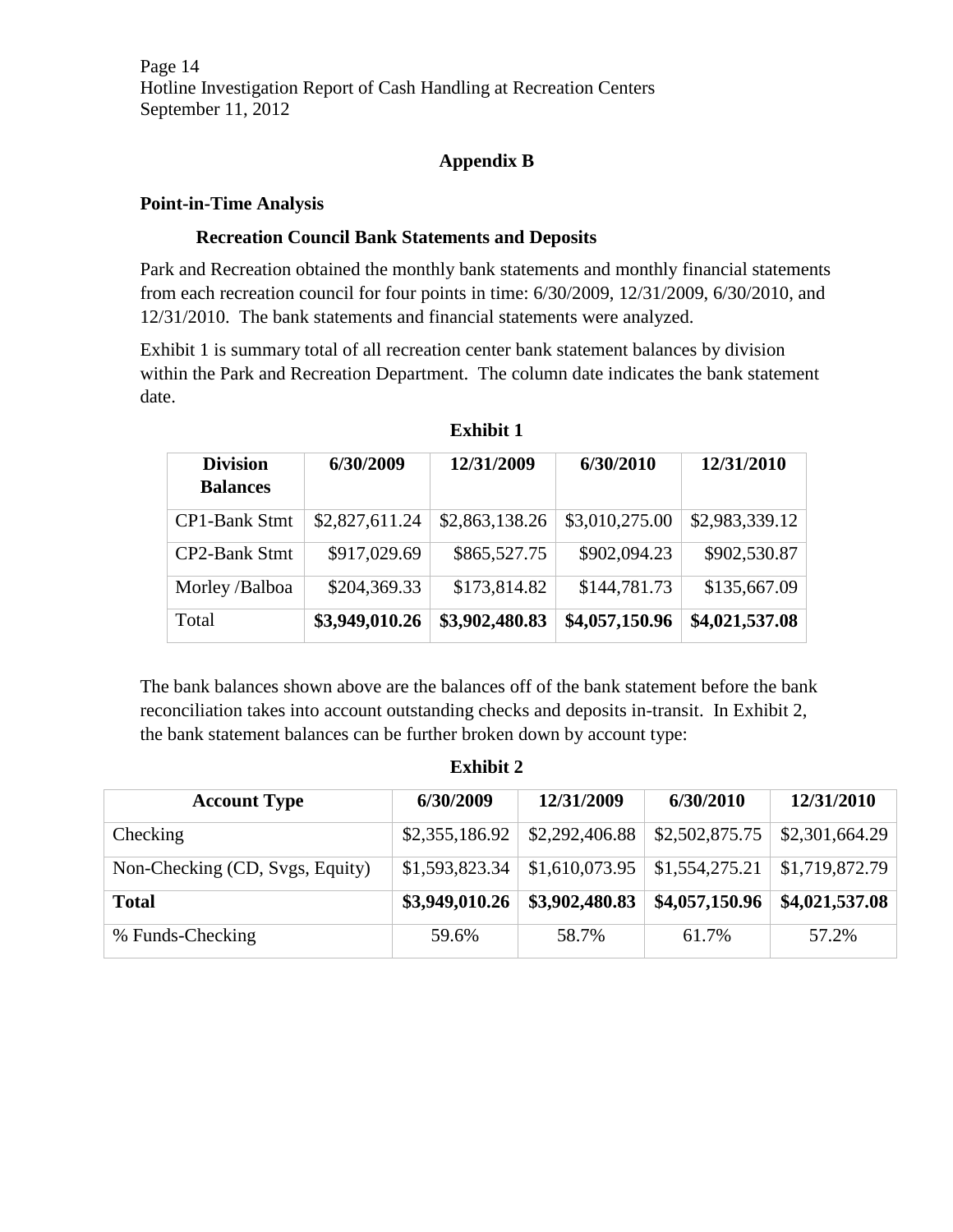Page 15 Hotline Investigation Report of Cash Handling at Recreation Centers September 11, 2012

Exhibit 3 is a one-month summary of the deposits made to the recreation council's checking accounts during the month whose ending date is the column header.

| <b>Division Balances</b> | 6/30/2009    | 12/31/2009   | 6/30/2010    | 12/31/2010   |
|--------------------------|--------------|--------------|--------------|--------------|
| CP1 Deposits             | \$274,593.40 | \$134,340.49 | \$243,760.32 | \$152,814.17 |
| CP2 Deposits             | \$101,930.46 | \$53,854.87  | \$79,668.48  | \$56,455.86  |
| Morley /Balboa           | \$21,368.96  | \$874.23.    | \$13,144.47  | \$4,267.35   |
| <b>Total Deposits</b>    | \$397,892.82 | \$189,069.59 | \$336,573.27 | \$213,537.38 |

**Exhibit 3**

These exhibits show, for example, that deposits made to recreation council checking accounts totaled \$397,892.82 for the month of June 2009. The ending balance of all recreation council checking accounts on 6/30/2009 was \$2,355,186.92, and this \$2,355,186.92 in checking accounts represents 59.6% of the total balance of the funds (\$3,949,010.26) held by recreation councils in all accounts.

# **Recreation Council Financial Statements**

Historically, the Recreation Council Director (RCD) is responsible to provide the recreation council with accurate monthly financial statements. These financial statements typically included a profit/loss statement, balance sheet, and a summary that lists beginning balance, monthly receipts, monthly disbursements, and ending balances for each of the program activities at the recreation center. Included with the list of program activities is an account termed, "General Fund." Unlike the balance committed to a program activity, the balance in the General Fund Activity account was available to the recreation council to use at the recreation council's discretion. Initiatives utilizing General Fund monies would include additional hours of operation, contract employees, facility or landscape maintenance or enhancement, etc. Many of the RCDs used Quicken or QuickBooks software to track income and expense and use Quicken/QuickBooks reports as data source to create the monthly financial report.